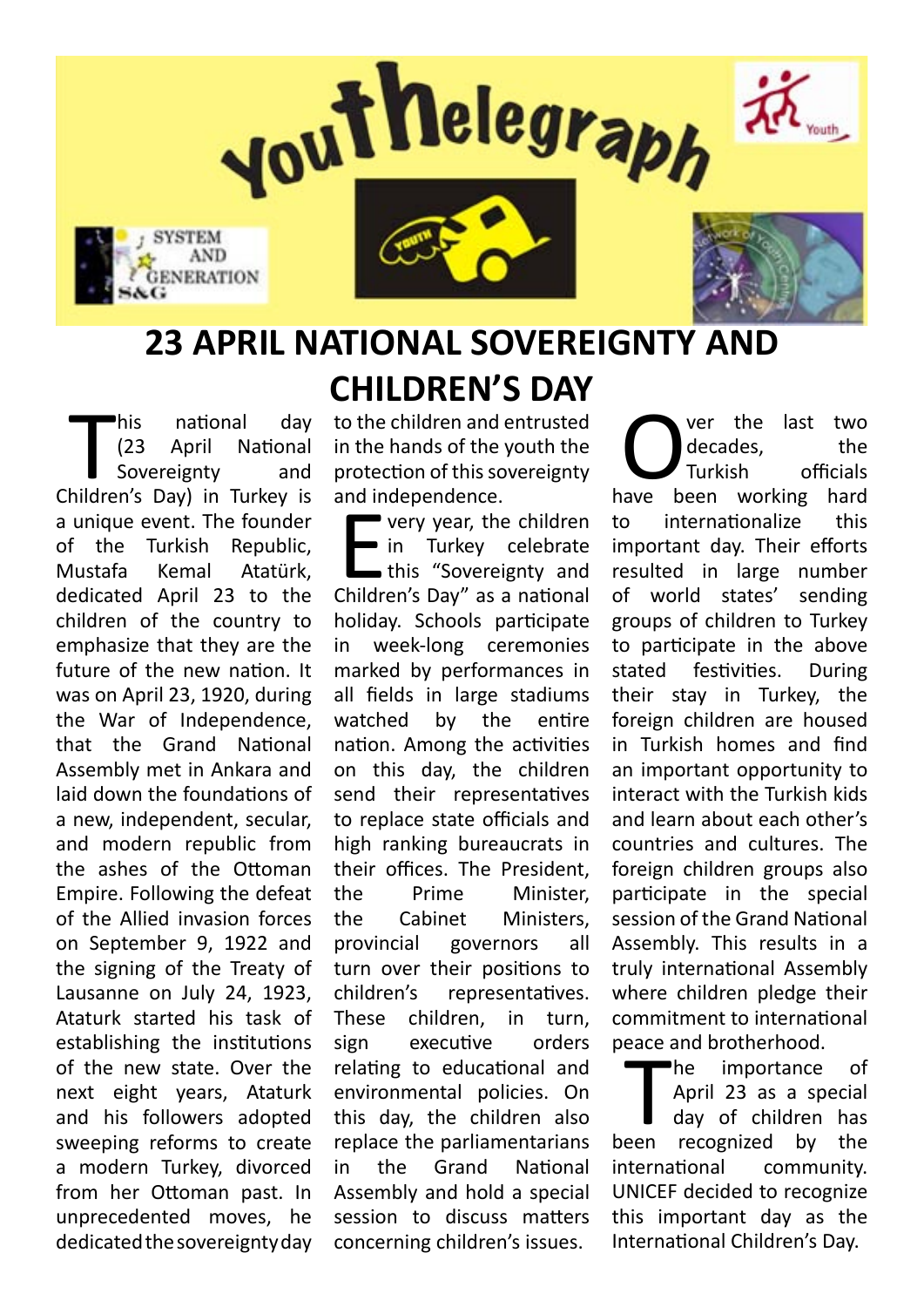#### **"Rasmus attended his Mid-Term-Training in Şile at the Black Sea."**

Rasmus, German EVS volunteer in S&G, attended from 11th to 14th April

again friends he made at his on-arrivaltraining in Gaziantep in February and to meet new people doing EVS

his EVS midterm-training in Şile, about 60km from<br>Istanbul at Istanbul<br>the **Black** Sea. Besides the program consisting of team-building a c t i v i t i e s, e v a l u a t i o n activities and sightseeing he was given the opportunity both to meet



in Turkey. highlight was the tour to the city centre of Şile, **Lighthouse** that is said to be one of the highest situated ones in the whole world, and a final dinner at the sea side – with of course delicious fish.



#### **Citizens' Convention Landau**

In the "Year of Volunteering", the year 2011, the citzens of the German city Landau situated in the Palatinate were presented the "Citizens' Convention Landau" organised by the German NGO "Citizens of Europe". The event was the final one in a series of debates on the topic "volunteering" called "v11".

One special feature of the event

was the inclusion of the local people. About 50 participants were hosted by local people, the participants presented their organisations within the "Festival of Organisations" by the city of Landau and the university of



Landau actively contributed to the program with presentations by the academic staff.

In the rooms of the university presentations on the prior activities and volunteering in Europe were given and a panel discussion with different people involved in volunteering were given. Workshops to topics like "Volunteering and active citizenship" or "Volunteering and development" were given all over the city to the participants as well as for university students interested.

Besides the debates and the presentations the local cinema hosted the final screening and the award ceremony of the European short film competition "MyEurope".

EVS co-ordinator Özgür Akyar and EVS volunteer Rasmus Randig were representing S&G during the event.



## **PHOTOS OF VOLUNTEERS FROM THEIR TRIPS IN TURKEY DURING APRIL**

 **iSTANBUL**

### **GAZİANTEP & MARDİN**



Nicolas, Mickaël and Sarah in front of the Bleu Mosque



Mickaël inside the Bleu Mosque



View of Taksim where we were hosted by our friends, Asye et Otku



Nicolas front of Hagia Sofia





EVS Volunteers in Gaziantep EVS Volunteers in Gaziantep